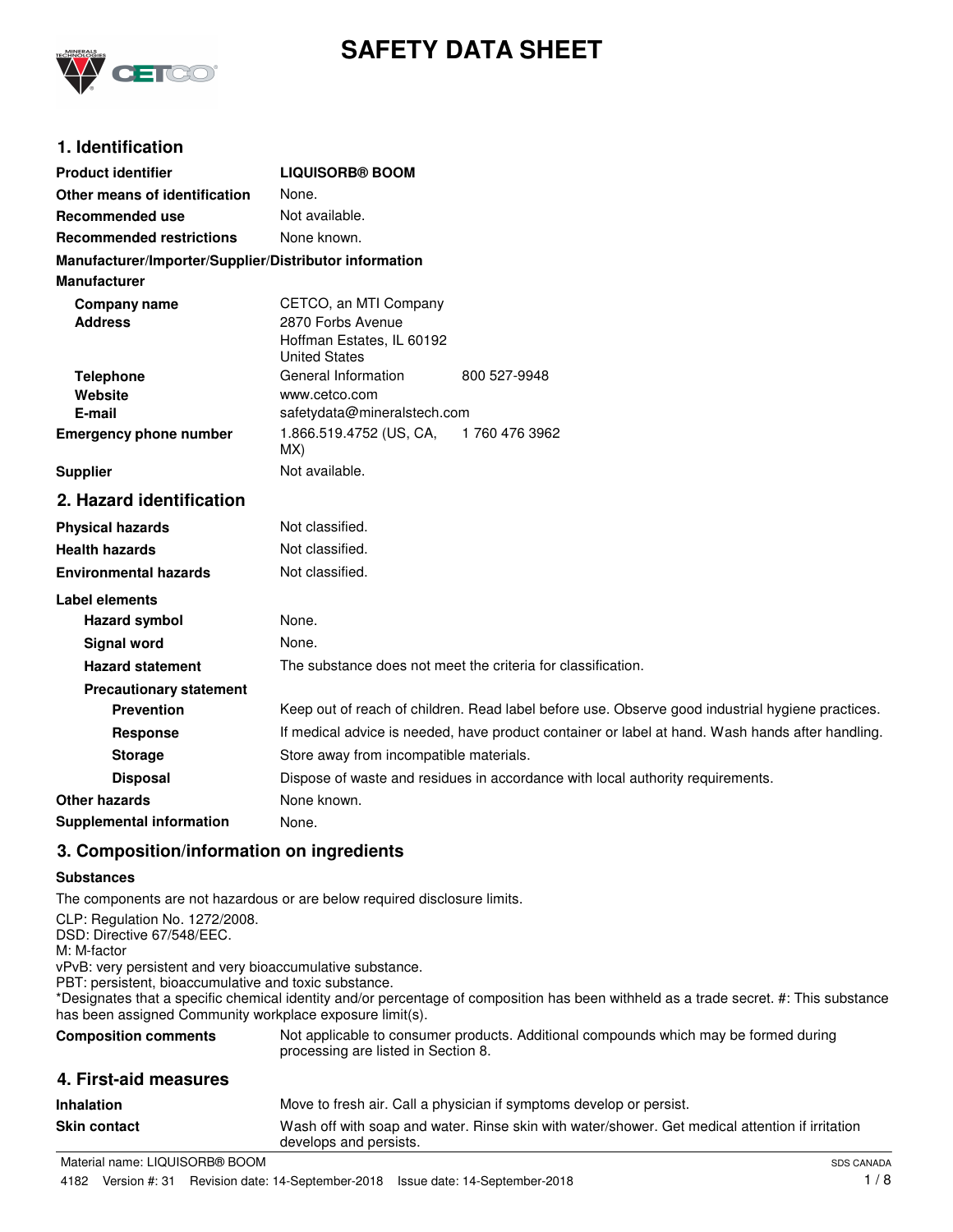| Eye contact<br>Ingestion                                                     | Do not rub eyes. Rinse with water. Get medical attention if irritation develops and persists.<br>Rinse mouth. Rinse mouth thoroughly. If ingestion of a large amount does occur, call a poison<br>control center immediately. Do not induce vomiting without advice from poison control center. If<br>vomiting occurs, keep head low so that stomach content doesn't get into the lungs. Get medical<br>attention if symptoms occur. |
|------------------------------------------------------------------------------|--------------------------------------------------------------------------------------------------------------------------------------------------------------------------------------------------------------------------------------------------------------------------------------------------------------------------------------------------------------------------------------------------------------------------------------|
| <b>Most important</b><br>symptoms/effects, acute and<br>delayed              | Dusts may irritate the respiratory tract, skin and eyes.                                                                                                                                                                                                                                                                                                                                                                             |
| Indication of immediate<br>medical attention and special<br>treatment needed | Treat symptomatically.                                                                                                                                                                                                                                                                                                                                                                                                               |
| <b>General information</b>                                                   | If you feel unwell, seek medical advice (show the label where possible). Ensure that medical<br>personnel are aware of the material(s) involved, and take precautions to protect themselves. Show<br>this safety data sheet to the doctor in attendance.                                                                                                                                                                             |

### **5. Fire-fighting measures**

| Suitable extinguishing media                                     | Water fog. Foam. Dry chemical powder. Carbon dioxide (CO2).                                   |
|------------------------------------------------------------------|-----------------------------------------------------------------------------------------------|
| Unsuitable extinguishing<br>media                                | Do not use water jet as an extinguisher, as this will spread the fire.                        |
| Specific hazards arising from<br>the chemical                    | During fire, gases hazardous to health may be formed.                                         |
| Special protective equipment<br>and precautions for firefighters | Self-contained breathing apparatus and full protective clothing must be worn in case of fire. |
| <b>Fire fighting</b><br>equipment/instructions                   | Use water spray to cool unopened containers.                                                  |
| <b>Specific methods</b>                                          | Use standard firefighting procedures and consider the hazards of other involved materials.    |
| <b>General fire hazards</b>                                      | No unusual fire or explosion hazards noted.                                                   |

### **6. Accidental release measures**

| Personal precautions.<br>protective equipment and<br>emergency procedures | Keep unnecessary personnel away. Wear appropriate protective equipment and clothing during<br>clean-up. Use a NIOSH/MSHA approved respirator if there is a risk of exposure to dust/fume at<br>levels exceeding the exposure limits. Local authorities should be advised if significant spillages<br>cannot be contained. |
|---------------------------------------------------------------------------|---------------------------------------------------------------------------------------------------------------------------------------------------------------------------------------------------------------------------------------------------------------------------------------------------------------------------|
| Methods and materials for<br>containment and cleaning up                  | Stop the flow of material, if this is without risk. Collect dust using a vacuum cleaner equipped with<br>HEPA filter.                                                                                                                                                                                                     |
|                                                                           | Large Spills: Wet down with water and dike for later disposal. Shovel the material into waste<br>container. Avoid the generation of dusts during clean-up. Following product recovery, flush area<br>with water.                                                                                                          |
|                                                                           | Small Spills: Sweep up or vacuum up spillage and collect in suitable container for disposal.                                                                                                                                                                                                                              |
| <b>Environmental precautions</b>                                          | Prevent further leakage or spillage if safe to do so. Avoid discharge into drains, water courses or<br>onto the ground.                                                                                                                                                                                                   |
| 7. Handling and storage                                                   |                                                                                                                                                                                                                                                                                                                           |
| Precautions for safe handling                                             | Minimize dust generation and accumulation. Provide appropriate exhaust ventilation at places<br>where dust is formed. Handle and open container with care. Practice good housekeeping.                                                                                                                                    |

Store in original tightly closed container. Store in a well-ventilated place. Keep out of the reach of children. Use care in handling/storage. **Conditions for safe storage, including any incompatibilities**

### **8. Exposure controls/personal protection**

### **Occupational exposure limits**

| Canada. Alberta OELs (Occupational Health & Safety Code, Schedule 1, Table 2) |      |                  |                       |
|-------------------------------------------------------------------------------|------|------------------|-----------------------|
| <b>Byproducts</b>                                                             | Type | Value            | Form                  |
| <b>INERT OR NUISANCE</b><br><b>DUSTS</b>                                      | TWA  | $3 \text{ ma/m}$ | Respirable particles. |
|                                                                               |      | 10 $mq/m3$       | Total particulate.    |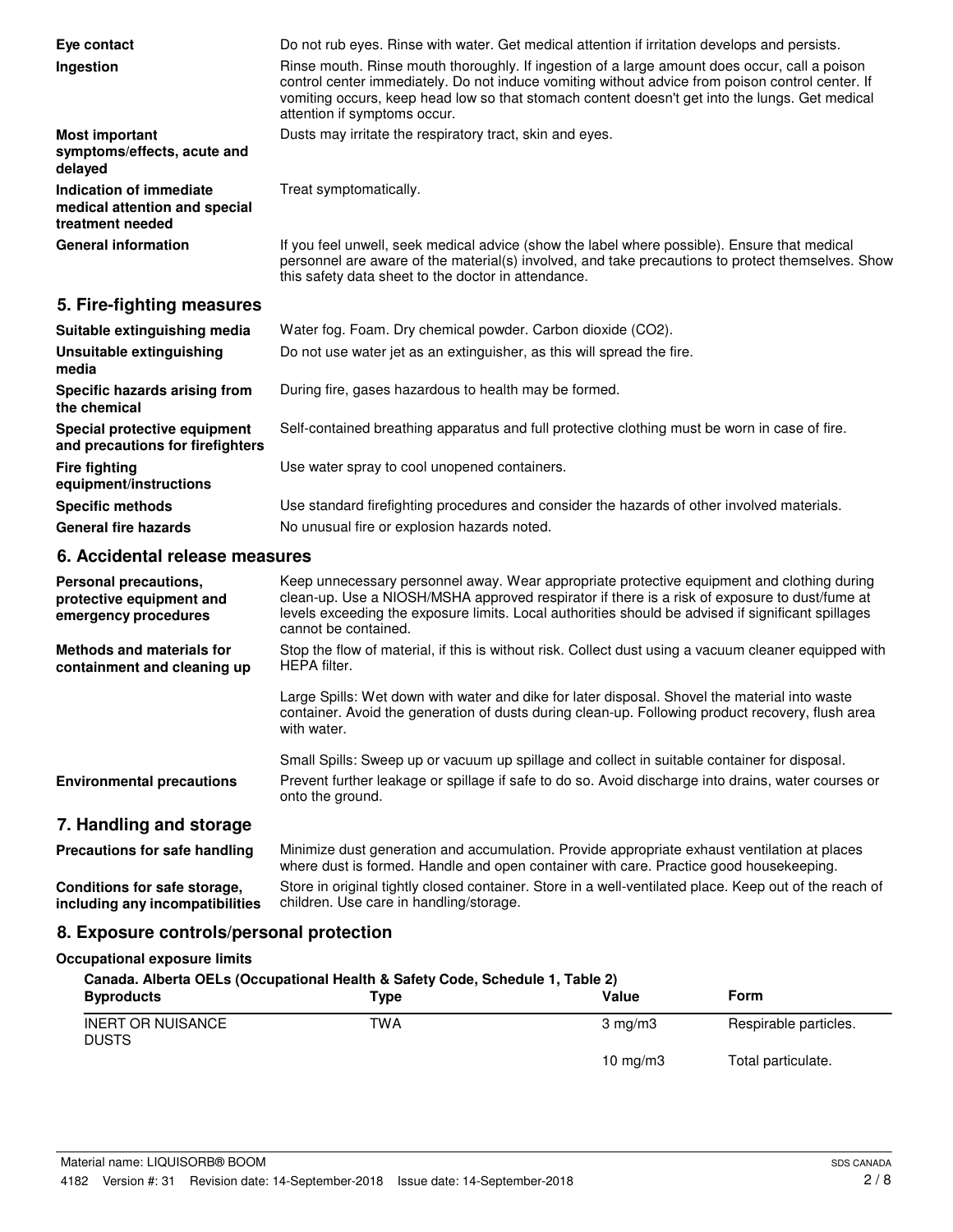| Safety Regulation 296/97, as amended)<br><b>Byproducts</b>                        | <b>Type</b>                                                                                                                                                                                                                 | Value                                                         | Form                 |  |
|-----------------------------------------------------------------------------------|-----------------------------------------------------------------------------------------------------------------------------------------------------------------------------------------------------------------------------|---------------------------------------------------------------|----------------------|--|
| <b>INERT OR NUISANCE</b><br><b>DUSTS</b>                                          | <b>TWA</b>                                                                                                                                                                                                                  | $3$ mg/m $3$                                                  | Respirable fraction. |  |
|                                                                                   |                                                                                                                                                                                                                             | 10 $mg/m3$                                                    | Total dust.          |  |
| <b>Byproducts</b>                                                                 | Canada. Ontario OELs. (Control of Exposure to Biological or Chemical Agents)<br><b>Type</b>                                                                                                                                 | Value                                                         | <b>Form</b>          |  |
| <b>INERT OR NUISANCE</b><br><b>DUSTS</b>                                          | <b>TWA</b>                                                                                                                                                                                                                  | $3 \text{ mg/m}$                                              | Respirable fraction. |  |
|                                                                                   |                                                                                                                                                                                                                             | 10 $mg/m3$                                                    | Inhalable fraction.  |  |
| <b>Byproducts</b>                                                                 | Canada. Quebec OELs. (Ministry of Labor - Regulation respecting occupational health and safety)<br><b>Type</b>                                                                                                              | Value                                                         | Form                 |  |
| <b>INERT OR NUISANCE</b><br><b>DUSTS</b>                                          | <b>TWA</b>                                                                                                                                                                                                                  | 10 $mg/m3$                                                    | Total dust.          |  |
| <b>Biological limit values</b>                                                    | No biological exposure limits noted for the ingredient(s).                                                                                                                                                                  |                                                               |                      |  |
| <b>Exposure guidelines</b>                                                        | No exposure standards allocated.                                                                                                                                                                                            |                                                               |                      |  |
| Appropriate engineering<br>controls                                               | If material is ground, cut, or used in any operation which may generate dusts, use appropriate local<br>exhaust ventilation to keep exposures below the recommended exposure limits.                                        |                                                               |                      |  |
|                                                                                   | Individual protection measures, such as personal protective equipment                                                                                                                                                       |                                                               |                      |  |
| Eye/face protection                                                               | Wear safety glasses with side shields (or goggles).                                                                                                                                                                         |                                                               |                      |  |
| <b>Skin protection</b>                                                            |                                                                                                                                                                                                                             |                                                               |                      |  |
| <b>Hand protection</b>                                                            | Wear appropriate chemical resistant gloves. Suitable gloves can be recommended by the glove<br>supplier. Not normally needed.                                                                                               |                                                               |                      |  |
| Other                                                                             | Wear suitable protective clothing.                                                                                                                                                                                          |                                                               |                      |  |
| <b>Respiratory protection</b>                                                     | Use a NIOSH/MSHA approved respirator if there is a risk of exposure to dust/fume at levels<br>exceeding the exposure limits. Wear respirator with dust filter. Dust mask.                                                   |                                                               |                      |  |
| <b>Thermal hazards</b>                                                            |                                                                                                                                                                                                                             | Wear appropriate thermal protective clothing, when necessary. |                      |  |
| <b>General hygiene</b><br>considerations                                          | Always observe good personal hygiene measures, such as washing after handling the material<br>and before eating, drinking, and/or smoking. Routinely wash work clothing and protective<br>equipment to remove contaminants. |                                                               |                      |  |
| 9. Physical and chemical properties                                               |                                                                                                                                                                                                                             |                                                               |                      |  |
| Appearance                                                                        | Fabric/Mat                                                                                                                                                                                                                  |                                                               |                      |  |
| <b>Physical state</b>                                                             | Solid.                                                                                                                                                                                                                      |                                                               |                      |  |
| Form                                                                              | Granular. Mat                                                                                                                                                                                                               |                                                               |                      |  |
| <b>Color</b>                                                                      | White.                                                                                                                                                                                                                      |                                                               |                      |  |
| Odor                                                                              | Odorless.                                                                                                                                                                                                                   |                                                               |                      |  |
| <b>Odor threshold</b>                                                             | Not available.                                                                                                                                                                                                              |                                                               |                      |  |
| pH                                                                                | $5.5 - 6.5$                                                                                                                                                                                                                 |                                                               |                      |  |
| Melting point/freezing point                                                      | $>$ 390 °F ( $>$ 198.89 °C)                                                                                                                                                                                                 |                                                               |                      |  |
| Initial boiling point and boiling<br>range                                        | Not available.                                                                                                                                                                                                              |                                                               |                      |  |
| <b>Flash point</b>                                                                | Not available.                                                                                                                                                                                                              |                                                               |                      |  |
| <b>Evaporation rate</b>                                                           | ا >                                                                                                                                                                                                                         |                                                               |                      |  |
| Flammability (solid, gas)                                                         | Not available.                                                                                                                                                                                                              |                                                               |                      |  |
| Upper/lower flammability or explosive limits<br><b>Flammability limit - lower</b> | Not available.                                                                                                                                                                                                              |                                                               |                      |  |
| (%)<br><b>Flammability limit - upper</b><br>$(\%)$                                | Not available.                                                                                                                                                                                                              |                                                               |                      |  |
| Explosive limit - lower (%)                                                       | Not available.                                                                                                                                                                                                              |                                                               |                      |  |
| Explosive limit - upper (%)                                                       | Not available.                                                                                                                                                                                                              |                                                               |                      |  |
|                                                                                   |                                                                                                                                                                                                                             |                                                               |                      |  |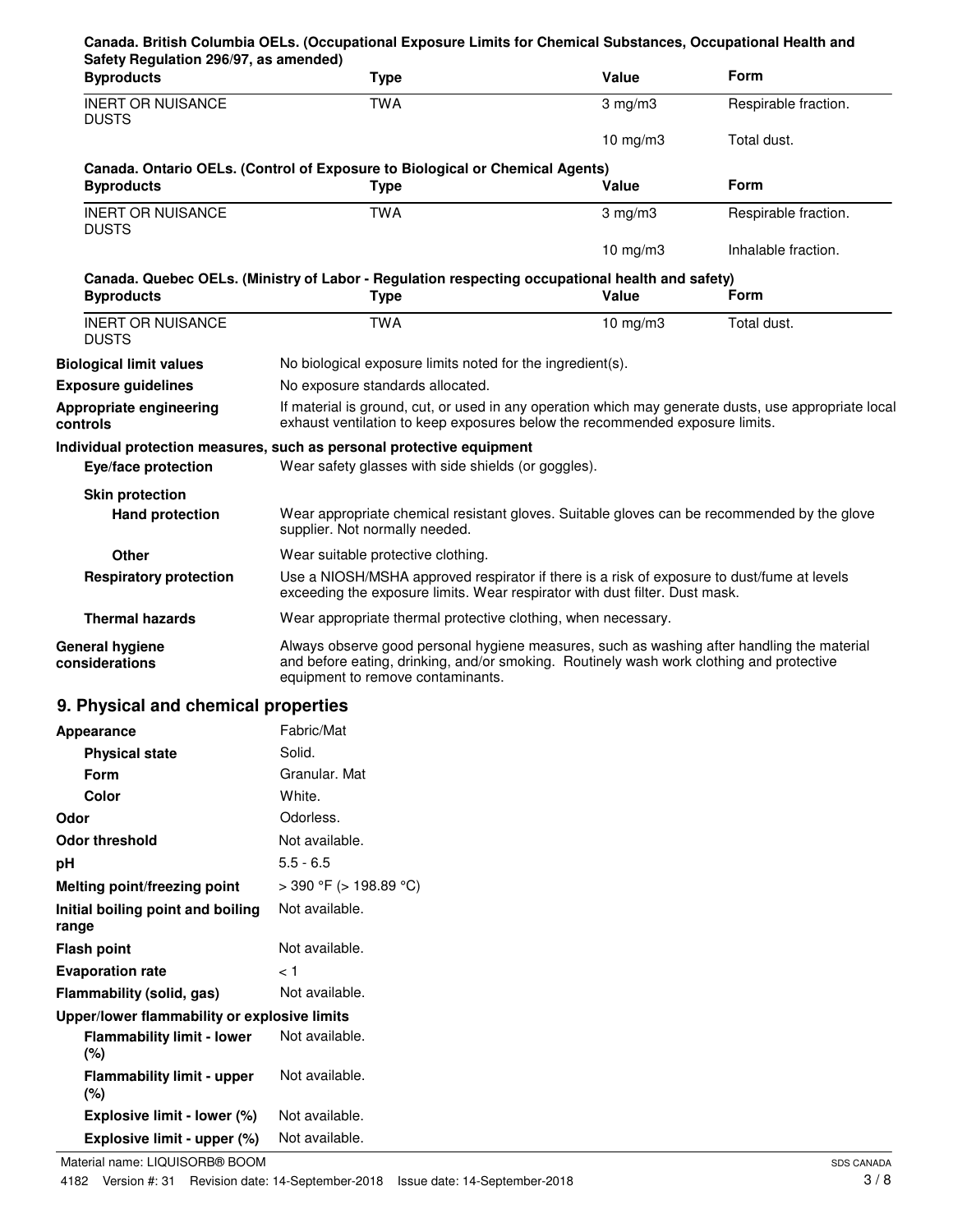| Vapor pressure                                    | $<$ 10 mm Hg      |
|---------------------------------------------------|-------------------|
| Vapor density                                     | Not available.    |
| <b>Relative density</b>                           | Not available.    |
| Solubility(ies)                                   |                   |
| Solubility (water)                                | Not available.    |
| <b>Partition coefficient</b><br>(n-octanol/water) | Not available.    |
| <b>Auto-ignition temperature</b>                  | Not available.    |
| <b>Decomposition temperature</b>                  | Not available.    |
| <b>Viscosity</b>                                  | Not available.    |
| <b>Other information</b>                          |                   |
| <b>Bulk density</b>                               | $0.5 - 0.7$ g/cm3 |
| <b>Explosive properties</b>                       | Not explosive.    |
| Molecular formula                                 | C3H4O2            |
| <b>Oxidizing properties</b>                       | Not oxidizing.    |
| <b>Specific gravity</b>                           | $0.4 - 0.7$       |
| <b>VOC</b>                                        | $< 0.05$ mg/l     |

## **10. Stability and reactivity**

| Reactivity                                   | The product is stable and non-reactive under normal conditions of use, storage and transport. |
|----------------------------------------------|-----------------------------------------------------------------------------------------------|
| <b>Chemical stability</b>                    | Material is stable under normal conditions.                                                   |
| <b>Possibility of hazardous</b><br>reactions | No dangerous reaction known under conditions of normal use.                                   |
| <b>Conditions to avoid</b>                   | Contact with incompatible materials.                                                          |
| Incompatible materials                       | Strong oxidizing agents.                                                                      |
| <b>Hazardous decomposition</b><br>products   | No hazardous decomposition products are known.                                                |

## **11. Toxicological information**

### **Information on likely routes of exposure**

| <b>Inhalation</b>                                                                  | Dust may irritate respiratory system.                                                                                                                                                                               |
|------------------------------------------------------------------------------------|---------------------------------------------------------------------------------------------------------------------------------------------------------------------------------------------------------------------|
| <b>Skin contact</b>                                                                | Dust or powder may irritate the skin.                                                                                                                                                                               |
| Eye contact                                                                        | Dust may irritate the eyes.                                                                                                                                                                                         |
| Ingestion                                                                          | May cause discomfort if swallowed. Expected to be a low ingestion hazard. However, ingestion is<br>not likely to be a primary route of occupational exposure.                                                       |
| Symptoms related to the<br>physical, chemical and<br>toxicological characteristics | Dusts may irritate the respiratory tract, skin and eyes.                                                                                                                                                            |
| Information on toxicological effects                                               |                                                                                                                                                                                                                     |
| <b>Acute toxicity</b>                                                              | Not available.                                                                                                                                                                                                      |
| Skin corrosion/irritation                                                          | Prolonged skin contact may cause temporary irritation. Due to partial or complete lack of data the<br>classification is not possible.                                                                               |
| Serious eye damage/eye<br>irritation                                               | Direct contact with eyes may cause temporary irritation. Due to partial or complete lack of data the<br>classification is not possible. None known.                                                                 |
| Respiratory or skin sensitization                                                  |                                                                                                                                                                                                                     |
| <b>Respiratory sensitization</b>                                                   | Due to partial or complete lack of data the classification is not possible. Not a respiratory<br>sensitizer.                                                                                                        |
| <b>Skin sensitization</b>                                                          | None known. This product is not expected to cause skin sensitization. Due to partial or complete<br>lack of data the classification is not possible.                                                                |
| Germ cell mutagenicity                                                             | No data available to indicate product or any components present at greater than 0.1% are<br>mutagenic or genotoxic. Due to partial or complete lack of data the classification is not possible.                     |
| Carcinogenicity                                                                    | This product is not considered to be a carcinogen by IARC, ACGIH, NTP, or OSHA. Not<br>classifiable as to carcinogenicity to humans. Due to partial or complete lack of data the<br>classification is not possible. |
|                                                                                    |                                                                                                                                                                                                                     |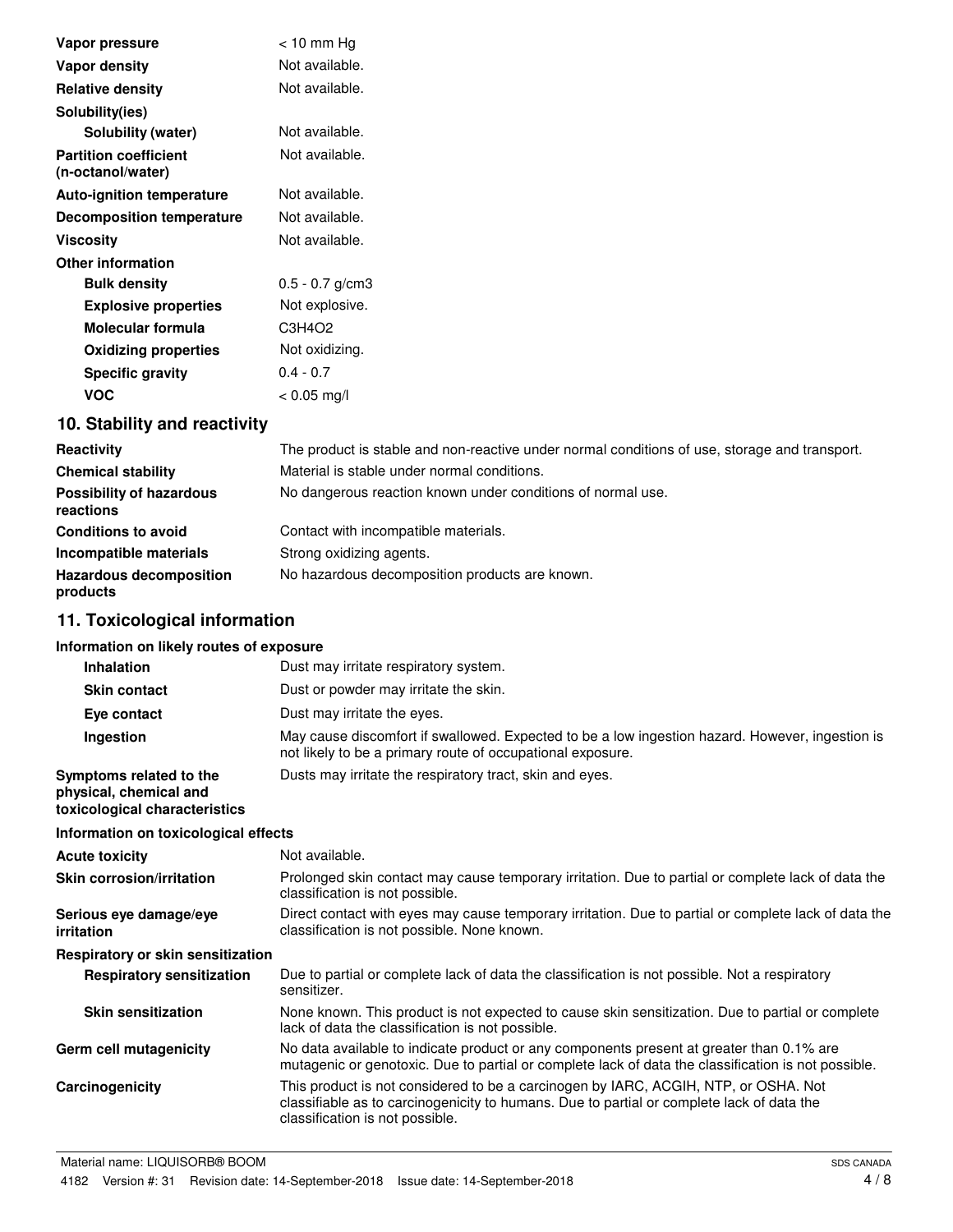| <b>Reproductive toxicity</b>                          | Not classified. This product is not expected to cause reproductive or developmental effects. Due to<br>partial or complete lack of data the classification is not possible. |
|-------------------------------------------------------|-----------------------------------------------------------------------------------------------------------------------------------------------------------------------------|
| Specific target organ toxicity -<br>single exposure   | Due to partial or complete lack of data the classification is not possible. Not classified.                                                                                 |
| Specific target organ toxicity -<br>repeated exposure | Not classified. Due to partial or complete lack of data the classification is not possible.                                                                                 |
| <b>Aspiration hazard</b>                              | Due to partial or complete lack of data the classification is not possible. Not an aspiration hazard.                                                                       |
| <b>Chronic effects</b>                                | Not expected to be hazardous by WHMIS criteria.                                                                                                                             |
| <b>Further information</b>                            | This product has no known adverse effect on human health.                                                                                                                   |

### **12. Ecological information**

| <b>Ecotoxicity</b>               | Not expected to be harmful to aquatic organisms. The product is not classified as environmentally<br>hazardous. However, this does not exclude the possibility that large or frequent spills can have a<br>harmful or damaging effect on the environment. |
|----------------------------------|-----------------------------------------------------------------------------------------------------------------------------------------------------------------------------------------------------------------------------------------------------------|
| Persistence and degradability    | No data is available on the degradability of this product.                                                                                                                                                                                                |
| <b>Bioaccumulative potential</b> | No data available.                                                                                                                                                                                                                                        |
| Mobility in soil                 | No data available.                                                                                                                                                                                                                                        |
| Other adverse effects            | No other adverse environmental effects (e.g. ozone depletion, photochemical ozone creation<br>potential, endocrine disruption, global warming potential) are expected from this component.                                                                |

### **13. Disposal considerations**

| <b>Disposal instructions</b>             | Contract with a disposal operator licensed by the Law on Disposal and Cleaning. Collect and<br>reclaim or dispose in sealed containers at licensed waste disposal site. Dispose in accordance<br>with all applicable regulations. When your own wastewater treatment plant is not available, collect<br>entire waste and then charge to a licensed industrial waste management professional with<br>manifests for industrial waste. |
|------------------------------------------|-------------------------------------------------------------------------------------------------------------------------------------------------------------------------------------------------------------------------------------------------------------------------------------------------------------------------------------------------------------------------------------------------------------------------------------|
| Local disposal regulations               | Dispose in accordance with all applicable regulations.                                                                                                                                                                                                                                                                                                                                                                              |
| Hazardous waste code                     | The waste code should be assigned in discussion between the user, the producer and the waste<br>disposal company.                                                                                                                                                                                                                                                                                                                   |
| Waste from residues / unused<br>products | Dispose of in accordance with local regulations. Empty containers or liners may retain some<br>product residues. This material and its container must be disposed of in a safe manner (see:<br>Disposal instructions). Not applicable.                                                                                                                                                                                              |
| Contaminated packaging                   | Since emptied containers may retain product residue, follow label warnings even after container is<br>emptied. Empty containers should be taken to an approved waste handling site for recycling or<br>disposal.                                                                                                                                                                                                                    |

### **14. Transport information**

#### **TDG**

Not regulated as dangerous goods.

### **IATA**

Not regulated as dangerous goods.

#### **IMDG**

Not regulated as dangerous goods.

#### **Transport in bulk according to** Not available. **Annex II of MARPOL 73/78 and the IBC Code**

#### **15. Regulatory information**

#### **Canadian regulations**

This product has been classified in accordance with the hazard criteria of the CPR and the SDS contains all the information required by the CPR.

### **Controlled Drugs and Substances Act** Not regulated. **Export Control List (CEPA 1999, Schedule 3)** Not listed. **Greenhouse Gases** Not listed. **Precursor Control Regulations** Not regulated.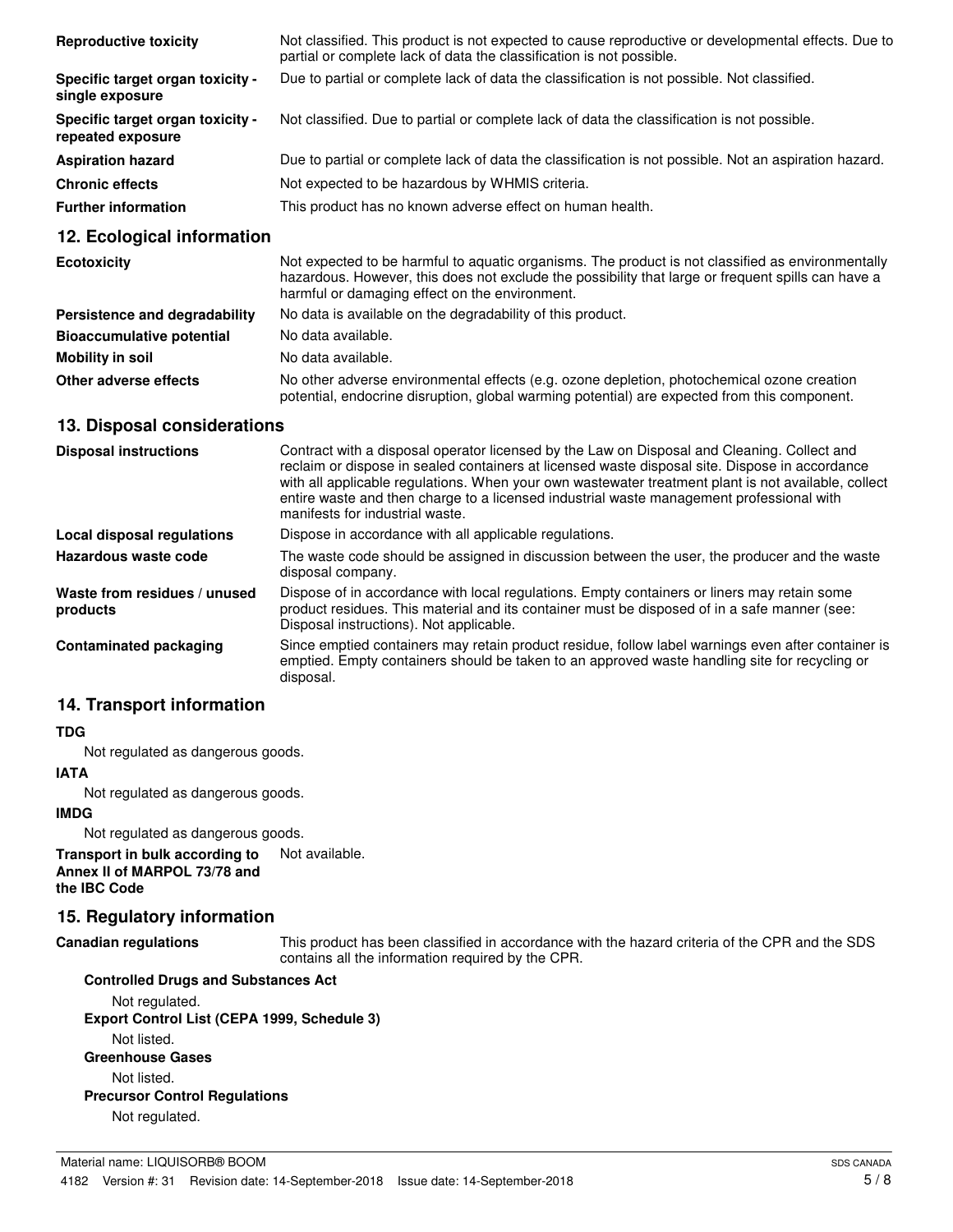#### **International regulations**

**Stockholm Convention** Not applicable.

The product is classified and labelled in accordance with EC directives or respective national laws. This Safety Data Sheet complies with the requirements of Regulation (EC) No 1907/2006. The product does not need to be labelled in accordance with EC directives or respective national laws. Regulation (EU) No 453/2010 amending Regulation (EC) No 1907/2006 on the Registration, Evaluation, Authorization and Restriction of Chemicals (REACH). Regulation (EC) No 1272/2008 on classification, labeling and packaging of substances and mixtures, amending and repealing Directives 67/548/EEC and 1999/45/EC, and amending Regulation (EC) No 1907/2006.

| <b>Rotterdam Convention</b>      |                                                                           |                        |
|----------------------------------|---------------------------------------------------------------------------|------------------------|
| Not applicable.                  |                                                                           |                        |
| Kyoto protocol                   |                                                                           |                        |
| Not applicable.                  |                                                                           |                        |
| <b>Montreal Protocol</b>         |                                                                           |                        |
| Not applicable.                  |                                                                           |                        |
| <b>Basel Convention</b>          |                                                                           |                        |
| Not applicable.                  |                                                                           |                        |
| <b>International Inventories</b> |                                                                           |                        |
| Country(s) or region             | Inventory name                                                            | On inventory (yes/no)* |
| Australia                        | Australian Inventory of Chemical Substances (AICS)                        | <b>Yes</b>             |
| Canada                           | Domestic Substances List (DSL)                                            | Yes                    |
| Canada                           | Non-Domestic Substances List (NDSL)                                       | <b>No</b>              |
| China                            | Inventory of Existing Chemical Substances in China (IECSC)                | Yes                    |
| Europe                           | European Inventory of Existing Commercial Chemical<br>Substances (EINECS) | No                     |
| Europe                           | European List of Notified Chemical Substances (ELINCS)                    | No                     |
| Japan                            | Inventory of Existing and New Chemical Substances (ENCS)                  | Yes                    |
| Korea                            | Existing Chemicals List (ECL)                                             | Yes                    |
| New Zealand                      | New Zealand Inventory                                                     | Yes                    |
| Philippines                      | Philippine Inventory of Chemicals and Chemical Substances<br>(PICCS)      | Yes                    |
| Taiwan                           | Taiwan Chemical Substance Inventory (TCSI)                                | Yes                    |
| United States & Puerto Rico      | Toxic Substances Control Act (TSCA) Inventory                             | Yes                    |

\*A "Yes" indicates that all components of this product comply with the inventory requirements administered by the governing country(s) A "No" indicates that one or more components of the product are not listed or exempt from listing on the inventory administered by the governing country(s).

### **16. Other information**

| 14-September-2018                                                     |  |
|-----------------------------------------------------------------------|--|
| 14-September-2018                                                     |  |
| 31                                                                    |  |
| HMIS <sup>®</sup> is a registered trade and service mark of the NPCA. |  |
|                                                                       |  |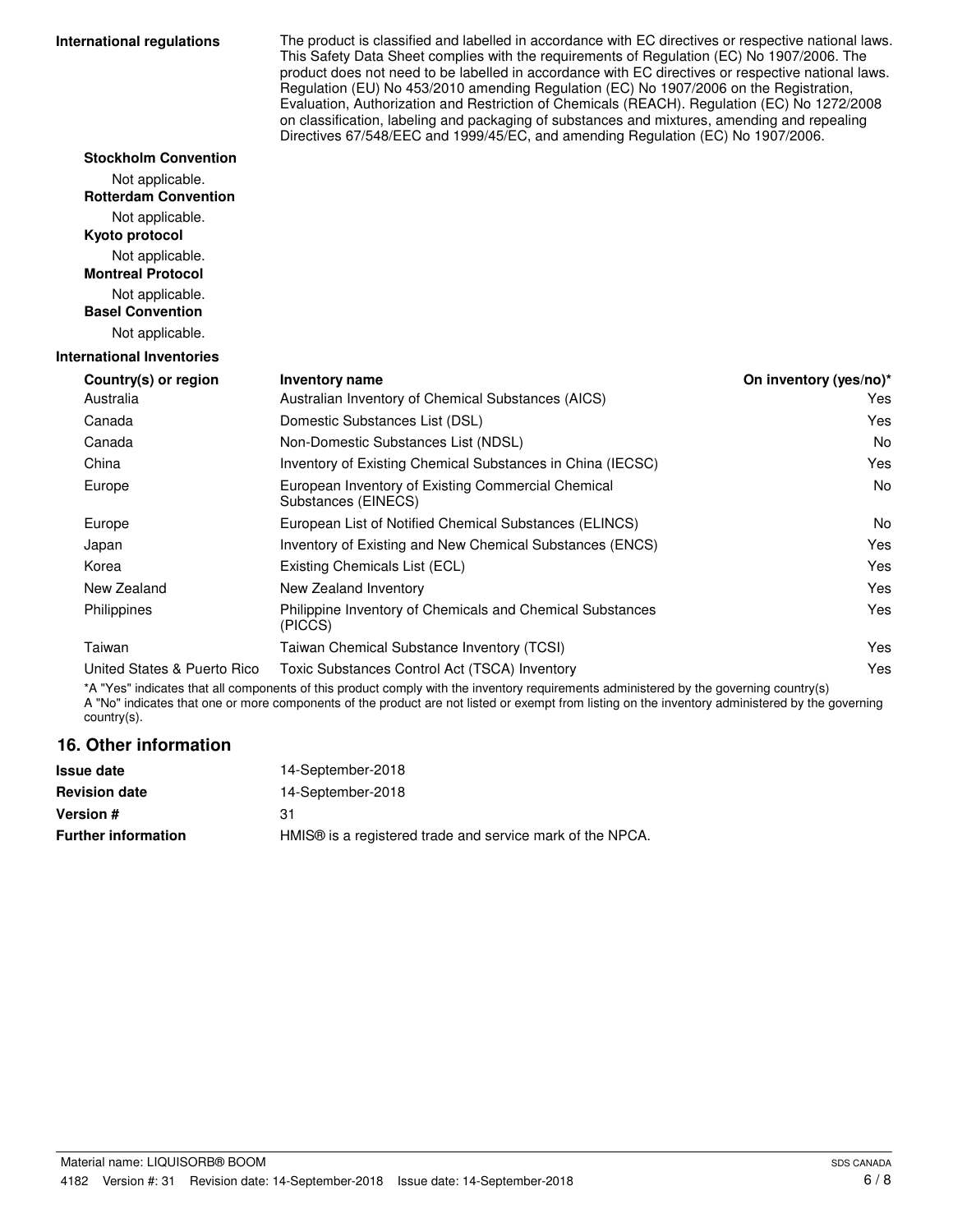#### ACGIH

ACGIH Documentation of the Threshold Limit Values and Biological Exposure Indices EPA: AQUIRE database HSDB® - Hazardous Substances Data Bank IARC Monographs. Overall Evaluation of Carcinogenicity National Toxicology Program (NTP) Report on Carcinogens NLM: Hazardous Substances Data Base US. IARC Monographs on Occupational Exposures to Chemical Agents Korea. Accidental Release Prevention Substances (Presidential Decree of Toxic Chemical Control Law, Executive Order No. 19203) Korea. Dangerous Substances Threshold Quantity (Presidential Decree of Dangerous Substances Safety Management Act No. 18406, Schedule 1) Korea. Harmful Substances Prohibited from Manufacturing (Presidential Decree on the Industrial Safety and Health Act (No. 13053), Article 29) Korea. Harmful Substances Requiring Permission for Manufacture or Use (Presidential Decree on the Industrial Safety and Health Act (No. 13053), Article 30) Korea. Non-Toxic Chemicals List (National Institute of Environment Research (NIER) Public Notice No. 1997-10, as amended) Korea. Observational Chemicals (Ministerial Decree of TCCL Article 6) Korea. OELs. Regulation for Permitted Concentration of Hazardous Substances (Ministry of Labor (MOL) Public Notice No. 1986-45, as amended) Korea. Prohibited Chemical Substances (TCCL Article 11) Korea. Regulated volatile organic compounds (VOCs) (MOE Notice No. 2001-36, March 8, 2001, as amended) Korea. Restricted Chemical Substances (TCCL Article 11) Korea. Toxic Chemical Control Law (TCCL), Existing Chemicals Inventory (KECI) Korea. Toxic Chemical Control Law (TCCL), pre-1997 List Korea. Toxic Chemicals (TCCL Article 10) Korea. Toxic Release Inventory (TRI) Chemicals (TCCL Article 14) Taiwan. Dangerous Materials (Rules on Hazard Communication of Dangerous Materials and Toxic Materials) Taiwan. Industrial Precursor Chemicals (Categories and Regulations Governing Inspection and Declaration of Industrial Precursor Chemicals, MOEA Decree No. 87, as amended) Taiwan. OELs. (Standards on Workplace Atmosphere of Dangerous and Hazardous Materials) Taiwan. Toxic Chemical Substances (TCS) (List of Toxic Chemical Substances announced by the Environmental Protection Administration) Taiwan. Toxic Materials (Rules on Hazard Communication of Dangerous Materials and Toxic Materials) Japan Society for Occupational Health, Recommendation of Occupational Exposure Limits Japan Chemical Industry Association (JCIA) GHS Guideline, June 2012 JIS Z 7252:2014 Classification of chemicals based on "Globally Harmonized System of Classification and Labelling of Chemicals (GHS)" JIS Z 7253:2012 Hazard communication of chemicals based on GHS – Labelling and Safety Data Sheet (SDS) GOST 30333-2007 Chemical production safety passport. General requirements. GOST 31340-2013 Labeling of chemicals. General requirements. GOST 32419-2013 Classification of chemical products. General requirements. GOST 32424-2013 Classification of chemicals for environmental hazards. General principles. GOST 12.1.007-76 Occupational safety standard system. Noxious substances. Classification and general safety requirements. GOST 12.1.044-89. Occupational safety standards system. Fire and explosion hazard of substances and materials. Nomenclature of substances and materials. Nomenclature of indices and methods of their determination. GOST 19433-88. Dangerous goods. Classification and marking. GOST 12.1.004-91. Occupational safety standards system. Fire safety. General requirements.